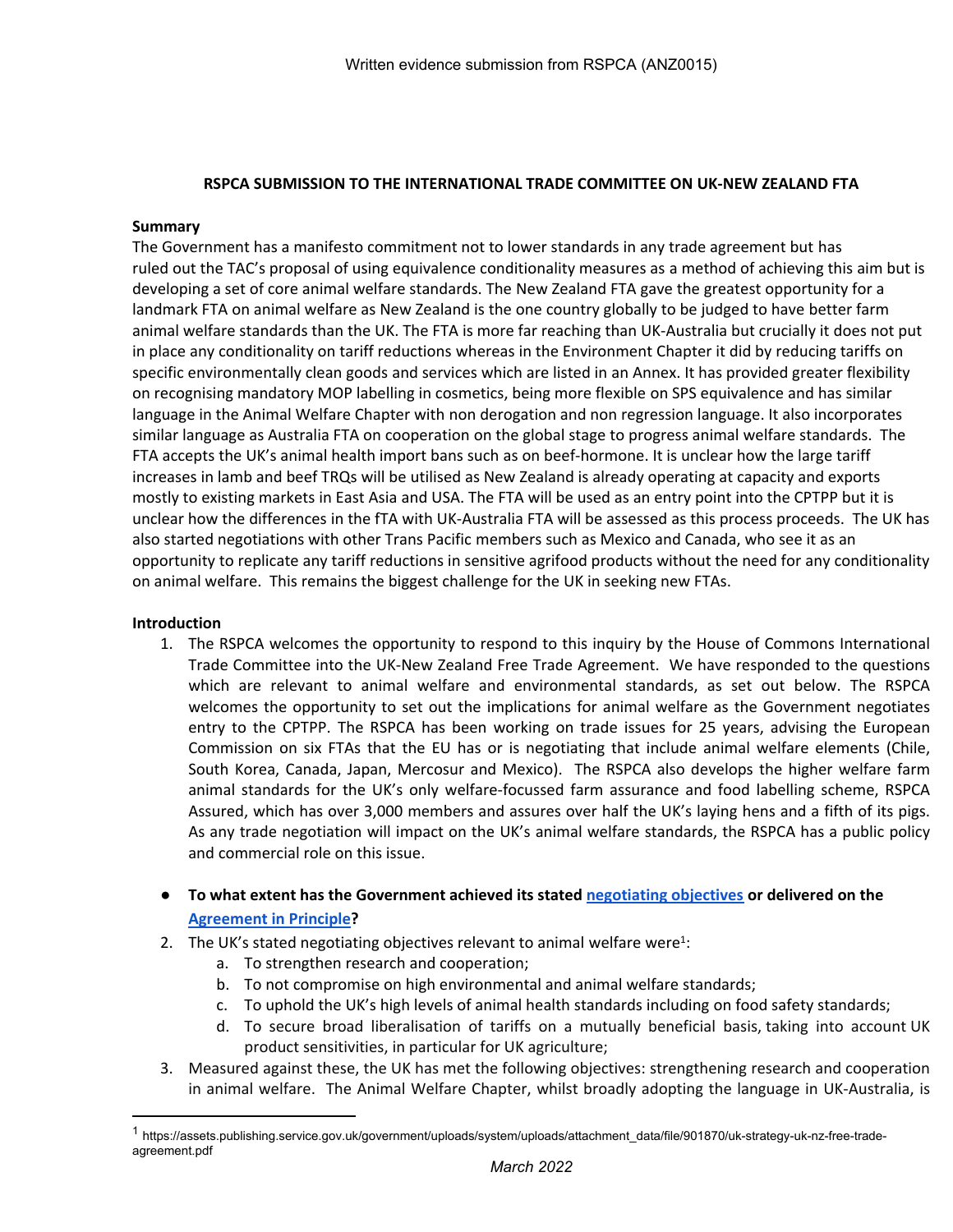the best negotiated to date. Indeed this is the first FTA New Zealand has signed that contains an animal welfare chapter. There is improved language on outcomes being important rather than standards which is the first time this has appeared in a FTA. There is also non regression language although it is not clear how the non regression provisions will work and how the outcomes provisions will assess welfare. The UK Government should make it explicit how non regression works and how it ensures only products produced to our standards enter the UK.

- 4. The UK has met the objective to uphold the UK's high levels of animal health and not compromise on food safety standards though, as these standards apply to all imports, any change would require legislative change. The SPS provisions are marginally better than those in UK-Australia as the language permits recognition of each other's SPS measures and allows a risk analysis to ensure equivalence not, as in UK-Australia, scientific measures. As the UK has now entered stage 2 of the CPTPP admission process, it is not clear how these different SPS provisions will be merged into a position that will be accepted by CPTPP member countries.
- 5. The UK has not met the objective of securing broad liberalisations on agriculture whilst taking into account product sensitivities as it has permitted the import of products without any equivalence conditionality on beef and lamb. It remains to be seen whether this has any great immediate impact as most of New Zealand's beef and lamb exports go to East Asia and the Middle East where presumably they earn more revenue than if exported to the UK. This is the second FTA, after UK-Australia, where conditionality was not incorporated. UK-New Zealand was also the only FTA where such conditionality could be politically acceptable as animal welfare standards were broadly equivalent and indeed this is specifically acknowledged in the FTA's Animal Welfare Chapter. As such it is an opportunity missed and does not provide a good model for liberalising whilst taking into account UK sensitive products in future FTAs, of which will be with countries that have lower animal welfare standards than the UK.
- 6. However there are examples where product sensitivities seem to have been taken into account. The UK has eliminated tariffs on egg products which does suggest a degree of liberalisation based on product sensitivities. New Zealand has a ban on the use of conventional battery cages for laying hens from 2022 which is the equivalent baseline standard presently used in the UK. In UK-Australia, where Australian egg producers still use the conventional battery cage, the UK's MFN tariffs were maintained, set at a level to safeguard against any products entering the UK markets and undercutting standards. Due to geographical reasons any future trade in such products would always be small and neither New Zealand nor Australia exports egg products, so Australia may not have asked for a reduction on these tariff lines. But the FTA maintains this difference in import tariffs between UK and Australia whilst deleting them on UK-New Zealand. This may indicate that the UK will maintain its tariff lines on sensitive products in other FTA negotiations particularly if these are not a priority for the other country. Indeed the Secretary of State stated they did not remove these tariffs in UK-Australia due to the disparity in standards<sup>2</sup>. Whether the UK will maintain them if it is a priority for the other country remains to be seen but the UK should make it clear at the outset of negotiations that reduction in sensitive sectors such as pigs or egg products without equivalence is a red line.
- 7. In addition in the Environment Chapter there is a specific heading (22.7) which denotes that environmentally clean goods should be zero tariffed as they are beneficial to sustainable development and addressing climate change concerns. The specific zero rated goods are listed in a sub Chapter. A similar approach could and should have been adopted on products contributing to improve animal welfare.
- 8. Finally on the TBT provisions the RSPCA is pleased to see that the Chapter affirms that any labelling applies to imported and home produced goods and seems to permit mandatory labelling of imported products provided the same labelling is applied to UK products. Defra is presently considering its position on

*March 2022* 2 https://hansard.parliament.uk/commons/2022-01-05/debates/0D922D6F-9A97-455D-90DE-275AA45D1AEB/UK-AustraliaFreeTradeAgreement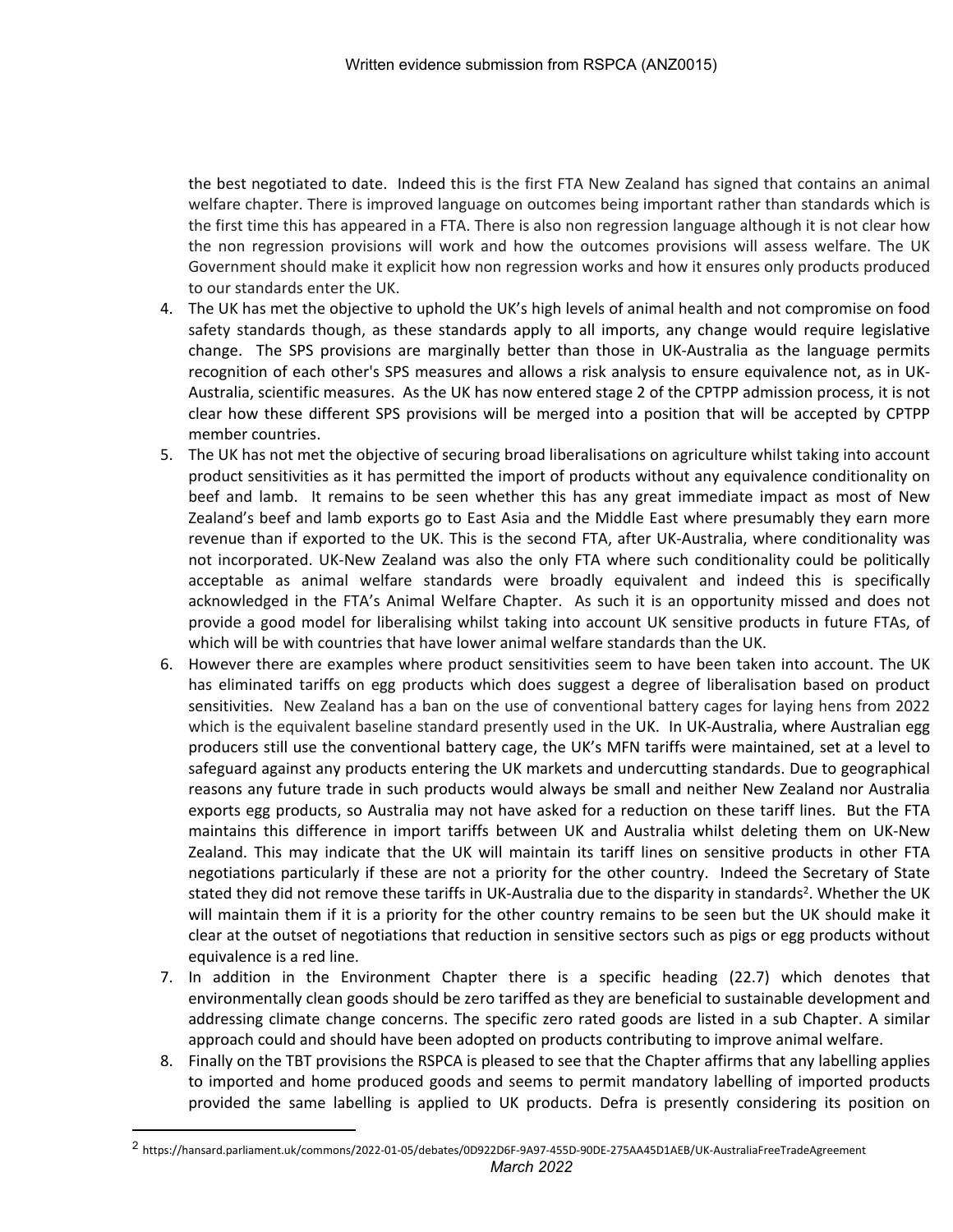mandatory method of production labelling. The RSPCA supports in principle measures to bring in such labelling as this should at least provide consumers with information on how imported New Zealand agri food products were produced. It is also pleasing that the language in cosmetics permits both sides to maintain their ban on testing on animals for cosmetics and to look at alternatives to animal use and collaborate on guidance on labelling. This is better langage than in UK-Australia which stated that either *Party may consider the results of animal testing to determine the safety of a cosmetic product*. Like with the SPS provisions (see para 4) it is unclear how these differences within FTAs agreed with two CPTPP members will impact on the CPTPP admission process.

- 9. One objective, though not stated, of the FTA was to gain access to the CPTPP. New Zealand holds the Secretariat of this Trans Pacific FTA. A bilateral agreement with New Zealand is not required for CPTPP accession but is obviously a useful indicator of UK trade policy and, as with an Australia FTA, is a display of good faith that the UK will operate under FTA rules. The CPTPP has at its heart tariff elimination in goods. The FTAs that the UK agreed with both Australia and New Zealand contain large reductions in tariffs in the beef and sheep sector. These were presumably offered to both countries as a way of showing that the UK are serious in following the CPTPP strategy to eliminate tariffs on goods However (paras 4, 7) as the UK has now entered stage 2 of the CPTPP admission process, it is not clear how these different TBT and SPS provisions in UK-Australia and UK-New Zealand will be merged into a position that will be accepted by all CPTPP member countries.
- 10. There are no discernible differences between the AiP provisions and the FTA text that are relevant to animal welfare, unlike UK-Australia where some language was watered down between the two different texts. The AMR provisions were removed from the Animal Welfare Chapter and placed into the SPS Chapter (unlike UK-Australia) but the impact of this change seems minimal.
- How might the UK-New Zealand FTA affect you, your business or organisation, or those that you represent? If possible, please describe the current situation and what you expect to change as a result of this agreement.
- 11. The RSPCA , through its RSPCA Assured assurance scheme, is in the business of raising farm animal welfare standards and fulfilling public demand for such standards. Last year the business grew by 9%. In certain sectors, such as eggs, where RSPCA Assured covers around 55% of UK laying hen egg production, and pigs - where the standards cover 30% of UK pig production - this has successfully shown that the public are willing to put into place their aspirational behaviour and buy higher welfare products. Such standards would be under threat if the UK agreed trade deals that allowed in products produced to lower standards, as the standards and producers would be undermined by such products - especially given the cost differential in producing the product in the UK under higher welfare standards compared to lower standards in the third country. As the Government has given hugely preferential tariff reductions to New Zealand over the next 15 years in beef and sheep there is potential in products not produced to UK standards entering the UK from Australia. However, as RSPCA Assured has very little market penetration in the beef and sheep market (less than 1% of production in either sector), the impact of the FTA on RSPCA Assured is likely to be minimal at this time. However, any increased imports of beef and lamb could also slow down/prevent growth of the RSPCA Assured scheme for these livestock species in the future. Ultimately this impact as well as the greater impact on the sheep and beef industry in Great Britain, will remain unknown for some years.
- 12. The impact on the people RSPCA represents, our supporters, is likely to be more. There is strong support amongst the public, 75% in one opinion poll<sup>3</sup>, for the Government to honour its commitment not to lower animal welfare standards in FTAs. This support is likely to be higher specifically amongst RSPCA supporters

<sup>3</sup> Savanta ComRes. Poll of 1,000 people August 2020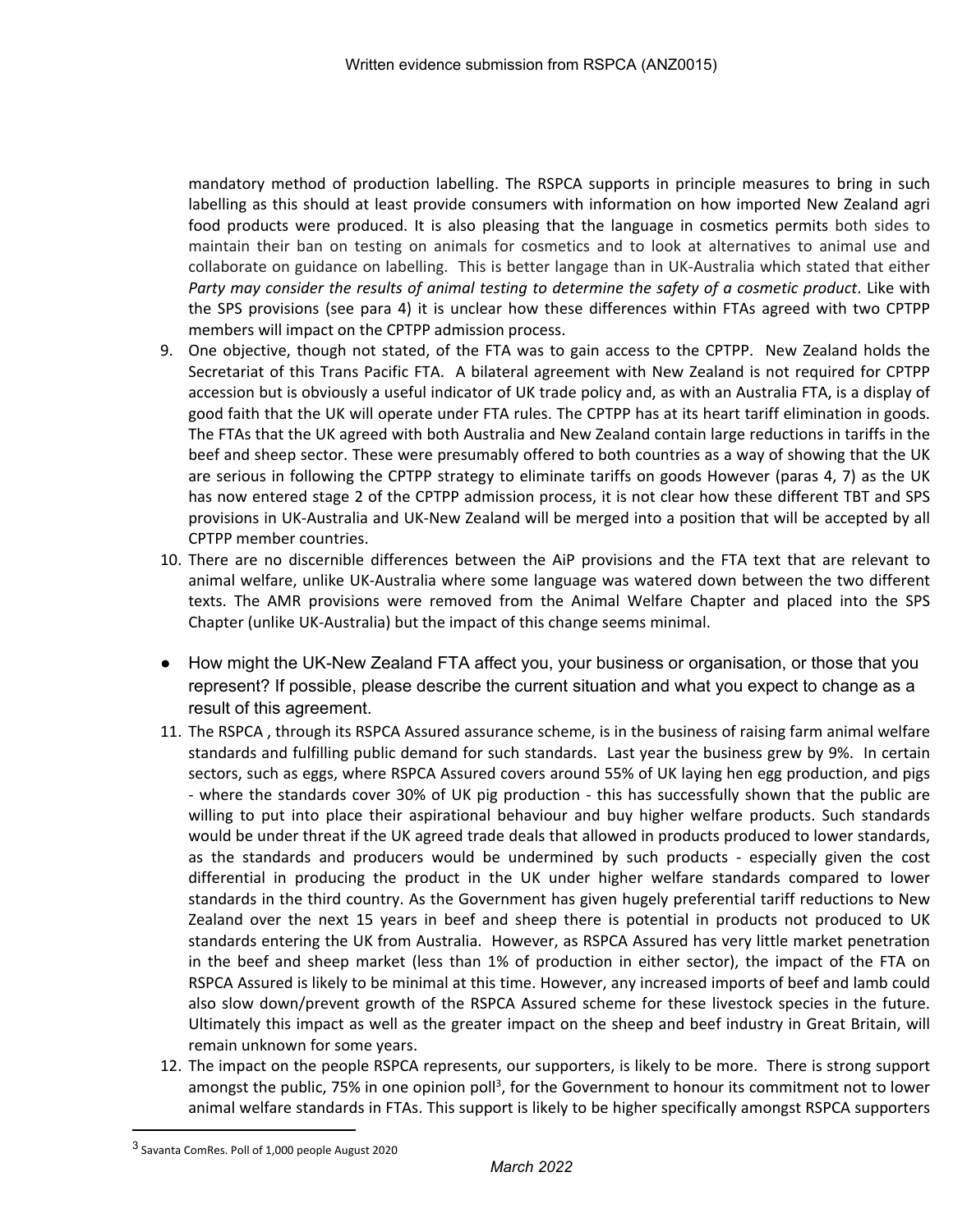who are likely to feel let down by the Government for not keeping to their manifesto commitment.

- What opportunities or potential costs does this agreement present for:
- The UK as a whole?
	- 13. There are minimal opportunities to the UK economy the Government's own figures show it is targeted to increase bilateral trade by £17 billion and boost the economy by £0.8 billion (0.03% of current GDP)<sup>4</sup>.
	- particular sectors of the UK economy?
	- 14. In the farming sector, the export impact is expected to be minimal but the impact of greater imports of beef and lamb could be higher, depending on how New Zealand uses the deal. It is expected, as most of New Zealand's beef and lamb trade already goes to China and other East Asian countries - both geographically closer - that New Zealand will not fill its TRQ even in 2023 as there is no spare capacity in the beef sector to rapidly increase production. However FTAs are meant to last so these TRQs are always available to New Zealand. In addition lamb is a cross seasonality trade, exported to the UK when lamb is not being produced in the UK so is not in direct competition. It is however a poor model for future FTAs, given the lack of conditionality in the FTA.
	- 15. Unlike Australia, the UK has similar legal animal welfare standards to New Zealand, which means that the New Zealand FTA is, aside from the Trade and Cooperation Agreement (TCA) with the EU, the only FTA the UK is negotiating where animal welfare standards are broadly equivalent, but with some areas of discrepancy. World Animal Protection's Animal Protection Index has rated New Zealand 'C' (ratings are A - G with A being the highest) for animal welfare in general and 'C' specifically for farm animal welfare standards, compared to the UK ratings of 'B' and 'D' respectively<sup>5</sup>. The conventional battery cage will be prohibited for use in New Zealand in 2022, whereas this was phased out in the UK in 2012, with caged egg production representing around 45% in both countries. New Zealand has banned the live export of farm animals for slaughter, a measure currently being legislated in Great Britain. The UK has banned the use of sow stalls for pigs, a measure still permitted for the first four weeks of pregnancy in New Zealand. So there were real opportunities for the UK and New Zealand to agree a model FTA on animal welfare standards.
- The UK's devolved nations and English regions?
	- 16. As trade is a reserved matter, and farm animal welfare a devolved matter, the devolved countries have no say in what the UK agrees in FTAs. But any impact could be felt in those regions with significant lamb production, such as Wales, or a significant local beef production, such as Scotland. Under the Internal Markets Act 2020, any imports of food produced in other countries has to be allowed to be sold in the devolved nations. It is not clear if New Zealand will use the increased TRQs to export small amounts of high value beef or large amounts of low quality beef. Either way the impact on beef and lamb production in the UK's devolved nations is increased but unlikely to be seen for some years.
- UK consumers?
	- 17. This FTA is the first signed by the UK which contains a Consumer Protection Chapter. This is to be welcomed though the language is very generic. Any impact to consumers would be limited to changes in prices or choice and an expectation that any products on sale in the UK are reared to UK standards. Any potential decreases in prices are limited to areas where tariffs have been reduced, such as beef, lamb, dairy products and wine, but only where those tariffs keep prices high and only if those tariff price reductions are passed on to the consumer.Wine tariffs, pre the FTA, were around 4% and currency

<sup>4</sup> https://www.gov.uk/government/publications/uk-new-zealand-fta-impact-assessment/impact-assessment-of-the-fta-between-the-uk-and-newzealand-executive-summary-web-version

<sup>5</sup> <https://api.worldanimalprotection.org/>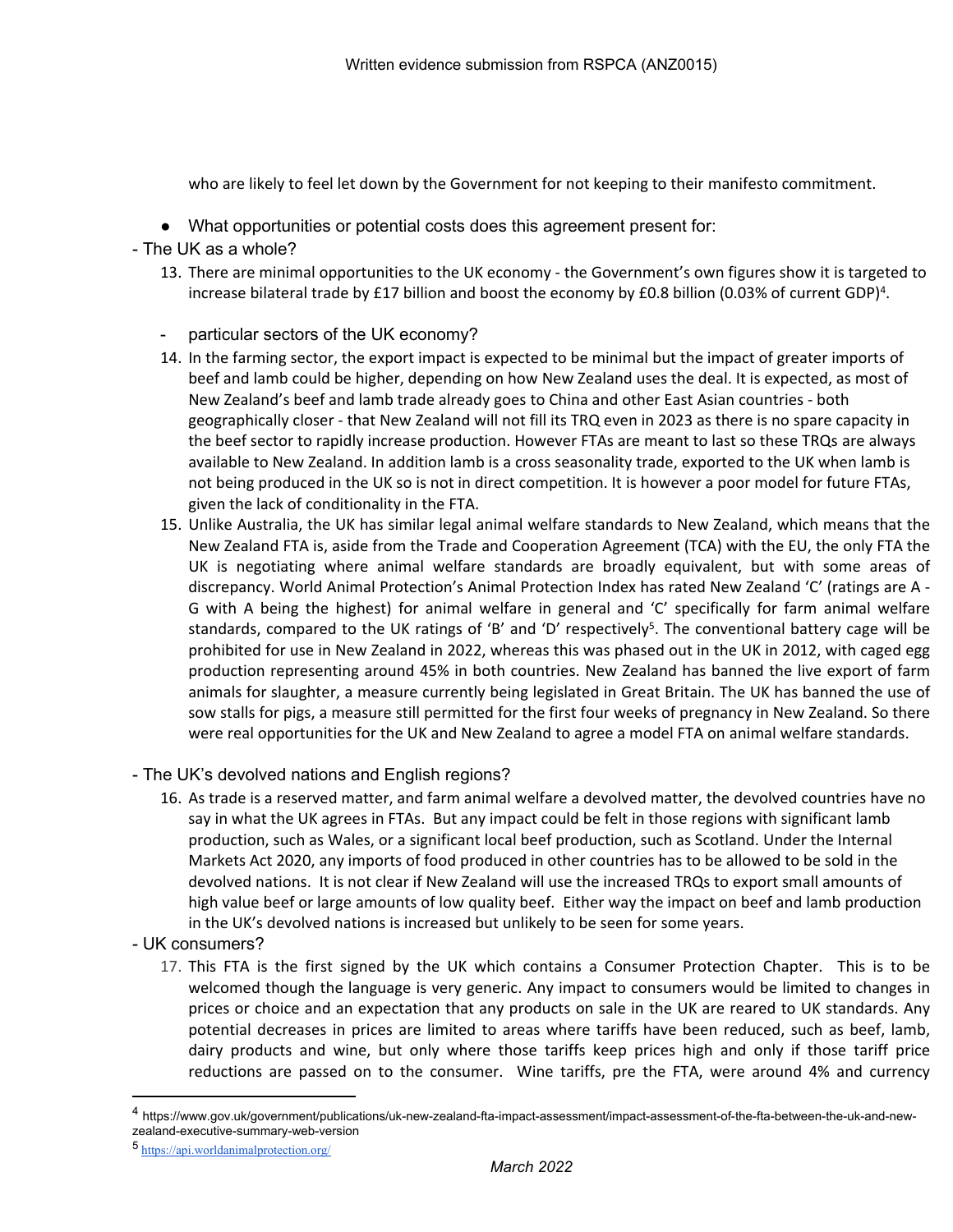exchange rates are far more important in determining on shelf wine prices than 0% tariffs

- Are there any opportunities which have been missed, or could have been taken further?
- 18. Yes the UK should have included explicit equivalency language on animal welfare standards rather than the implicit difference that it made between standards on egg products in the Australian and New Zealand FTAs, granting preferential access to egg products only where equivalency was attained. The UK-New Zealand deal was the main, perhaps only, opportunity to achieve this as both New Zealand and the UK had safeguarding animal welfare standards as an objective and language was agreed in the Animal Welfare Chapter that outcome measurement rather than input standards was the best way of achieving equivalence.
- Has the Government got the right balance overall in terms of any trade-offs it has made, and how do you expect these will affect you, your business or organisation, or those you represent?
- 19. The Government managed to achieve a better balance on animal welfare than it did in UK-Australia, particularly around safeguarding UK's animal health standards and its labelling standards but it failed to achieve the breakthrough on setting out explicit language on equivalence in animal welfare standards that both countries wanted to achieve.
- How well has the Government communicated its progress in negotiations and how much has it listened to stakeholders during those negotiations?
- 20. Communication from the Government has been appalling, limited to irregular zoom meetings with the lead trade negotiators which revealed very little not in the media. Indeed the RSPCA gained most of its information on the AiP from what the New Zealand Government placed on its website or revealed to civil society rather than the Department for International Trade (DIT) website and information gathered by RNZSPCA has been more relevant and detailed than that supplied by the DIT to the RSPCA in the UK.
- 21. There has been no mechanism for the RSPCA, or indeed other stakeholders, to respond to the DIT during negotiations. This contrasts to mechanisms that Defra, the lead Ministry on agri-food issues, set up to liaise with the RSPCA and other stakeholders during the negotiations.
- 22. It is difficult to assess how much the Government listened to stakeholders during negotiations, as the Government has not made any public announcement of progress or otherwise of the negotiation against its stated negotiation objectives until the FTA was signed. It is expected that some information cannot be released during trade negotiations but, compared to other trade negotiations, such as those run by the USA or EU, where more information is given to civil society, information was minimal as was the Government listening to stakeholder concerns.
- 23. The UK has yet to publish its trade strategy. It took nine months to respond to the report from the Trade and Agriculture Commission and in particular its recommendation to only liberalise trade on agri food products based on conditionality. It is clear now why there was this gap: there is no conditionality on standards in the UK-New Zealand FTA and the UK Government did not want to reveal this lowering of its standards before the FTA was agreed.
- 24. Communication between civil society and the trade negotiators is much better in the EU and the USA with an established civil society group forum. Even without such a forum in New Zealand the Government was more transparent and gave more regular communications than in the UK.
- How well has the Government communicated the likely impacts of this agreement for you, your business or organisation, or those you represent?
- 25. Government has not communicated the likely impacts of this agreement well at all. All Government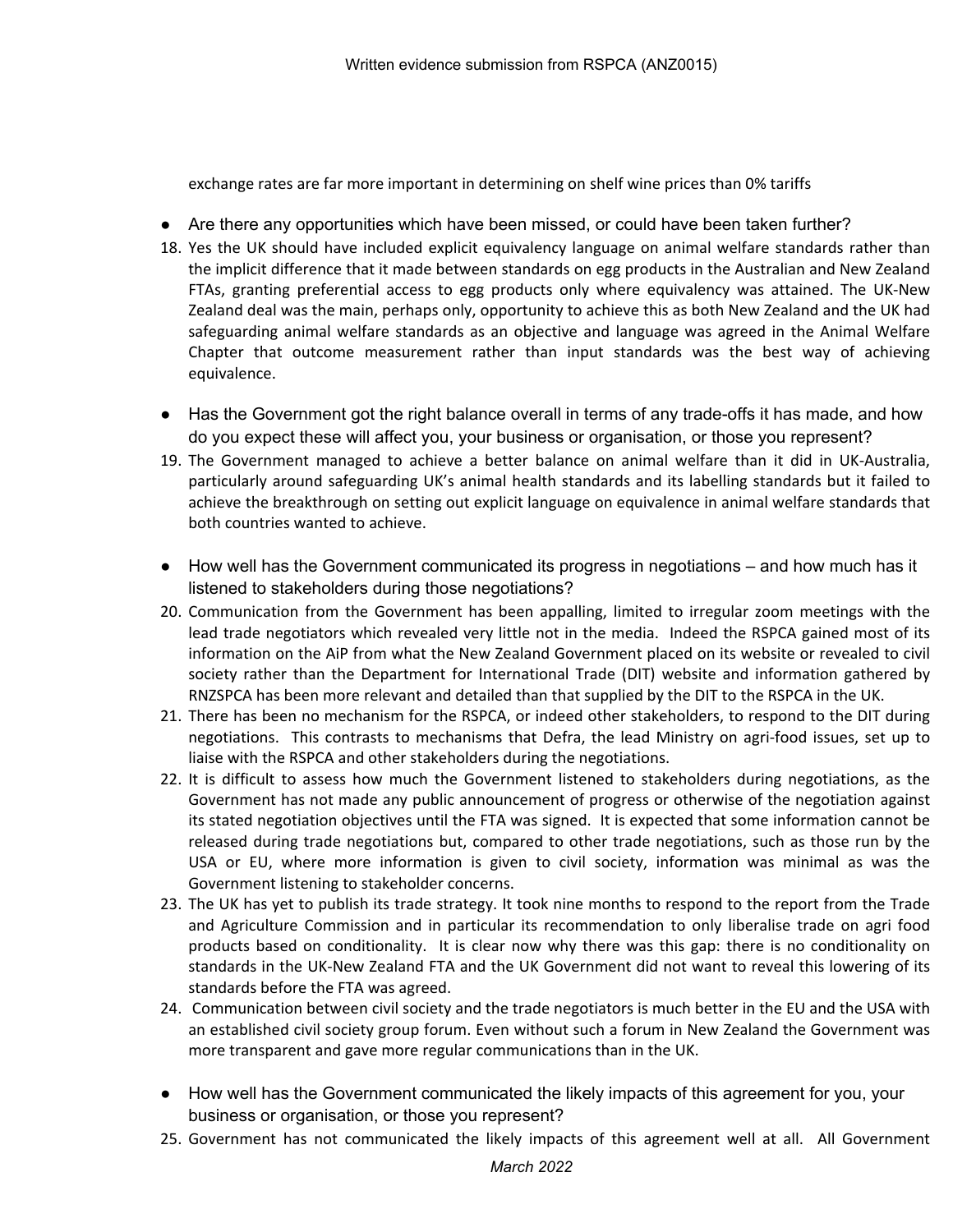communications (eg 10 key benefits<sup>6</sup>, Agrifood explainer<sup>7</sup>, the FTA Impact Assessment<sup>8</sup>) emphasise the benefits and do not look at any negative impacts or even present the FTA in a measured manner. Indeed the Key Benefits documented is branded by the Government as Promotional Material.

- What lessons and inferences for other current and future negotiations can be drawn from how the Government approached, and what it secured in,the FTA with New Zealand?
- 26. The Government obtained some useful language on animal welfare and by placing the animal welfare Chapter outside the SPS Chapter showed that animal welfare standards were different to and separate from SPS standards. It should use the standalone Animal Welfare Chapter as a model for future FTAs.
- 27. The Government did not set conditionality as a red line in negotiations to ensure there was equivalency of standards with products that were important to New Zealand such as beef, lamb and dairy. Indeed, the Government has not yet set out its principles on how to assess and measure this or set out what are its core animal welfare standards. In its response to the Trade and Agriculture Commission report, which asked the Government to lower tariffs where equivalence can be demonstrated<sup>9</sup>, the Government ruled out using equivalence on animal welfare standards as a measure to lower tariffs in trade negotiations, but work to raise standards internationally instead.
- 28. However it was able to maintain its MFN tariffs on other sensitive tariff lines such as pigmeat and dried and liquid eggs which were not an Australian priority. The Government should ensure it has a list of core standards for animal welfare which it will utilise to ensure any reduction in tariffs is only given to those products produced to UK standards. The RSPCA has developed such as process and list<sup>10</sup>. This will be especially vital when it starts negotiations with Canada, India and Mexico where there is a longer list of agri food products that could be imported and undercut citizen's ethical expectations as well as UK farm and animal testing standards as the in-country standards in these areas such as pig production, eggs and chickens are much lower than legally permitted in the UK.
- 29. The UK has over 40 specific animal health and welfare standards set out in legislation, though only the animal health standards, such as the ban on the use of hormones in beef production, have import or marketing prohibitions. The animal *welfare* standards have no import or trade prohibitions, so these standards can be undermined by cheaper products produced to lower welfare standards that have been allowed in under reduced tariffs in FTAs.
- 30. Unlike Australia, the UK has similar legal animal welfare standards to New Zealand, which means that the New Zealand FTA is, aside from the Trade and Cooperation Agreement (TCA) with the EU, the only FTA the UK has negotiated where animal welfare standards are broadly equivalent. World Animal Protection's Animal Protection Index has rated New Zealand 'C' (ratings are A - G with A being the highest) for animal welfare in general and 'C' specifically for farm animal welfare standards, compared to the UK ratings of 'B' and 'D' respectively<sup>11</sup>. The conventional battery cage will be prohibited for use in New Zealand in 2022, whereas this was phased out in the UK in 2012, with caged egg production representing around 45% in both countries. New Zealand has banned the live export of farm animals for slaughter, a measure currently being legislated in Great Britain. The UK has banned the use of sow stalls for pigs, a measure still

<sup>6</sup> https://www.gov.uk/government/publications/uk-new-zealand-fta-benefits-for-the-uk/uk-new-zealand-free-trade-agreement-10-key-benefitsweb-version#fnref:1

<sup>7</sup> https://www.gov.uk/government/publications/uk-new-zealand-fta-agri-food-explainer

<sup>8</sup> https://www.gov.uk/government/publications/uk-new-zealand-fta-impact-assessment/impact-assessment-of-the-fta-between-the-uk-and-newzealand-executive-summary-web-version

<sup>9</sup> https://assets.publishing.service.gov.uk/government/uploads/system/uploads/attachment\_data/file/969045/Trade-and-Agriculture-Commission-finalreport.pdf

<sup>10</sup> https://tawcuk.org/738-2/

<sup>11</sup> <https://api.worldanimalprotection.org/>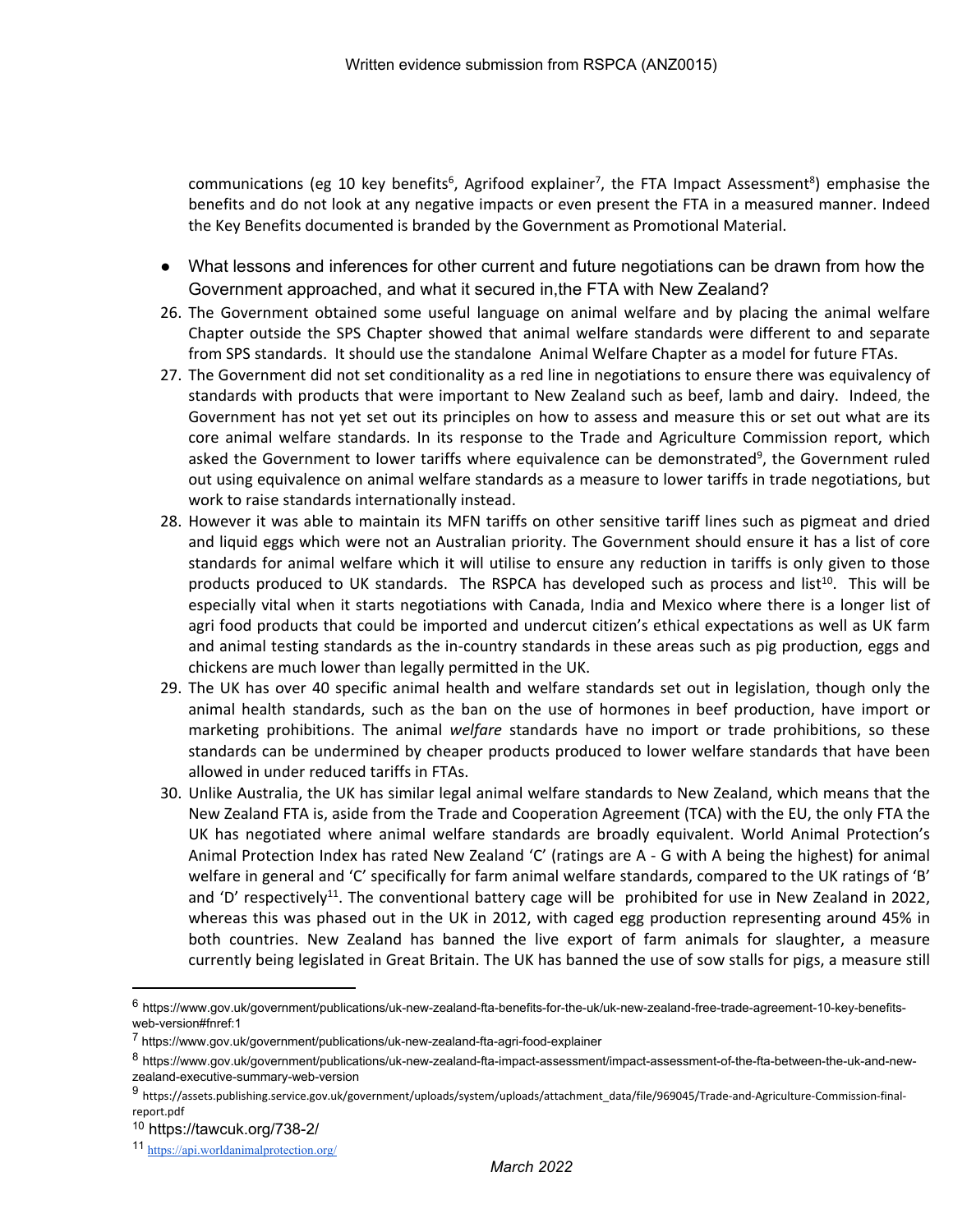permitted for the first four weeks of pregnancy in New Zealand. So there are real opportunities for the UK and New Zealand to agree a model FTA on animal welfare standards.

- 31. The RSPCA is pleased to see that the following have been included in the FTA. Under SPS issues, the FTA permits recognition of each other's SPS measures - this means the legislation on beef hormone and chlorine chicken will not change. This is positive, as is the commitment by the UK Government to audit and monitor how New Zealand will separate hormone and non-hormone beef for export.
- 32. The RSPCA is pleased to see that the UK Government has confirmed it will approve slaughterhouses in New Zealand to ensure that the standards are equivalent to the UK's and ensure the import ban on meat not slaughtered to UK standards will continue<sup>12</sup>.
- 33. The FTA has a stand-alone chapter on animal welfare, placed outside the SPS chapter. Provisions in the chapter cover commitments, including affirmation of the UK's right to regulate on animal welfare, and the right to establish its own policies and priorities for the protection of animal welfare. With the information available at the current time, the RSPCA supports the Animal Welfare Chapter, as it contains the best language of any FTAs done by any country to date. We support it being stand alone outside the SPS, as animal welfare standards are not part of the SPS although note the Animal Welfare Committee is a sub committee of the SPS Committee. Provisions on cooperation in international fora to promote development of the best possible animal welfare practices and setting up an animal welfare working group to promote high animal welfare practices are also welcome. This stand alone Chapter also contains language on non regression "where possible" and non derogation from animal welfare standards. The actual language on non regression is important, but this is the first FTA where there has been non regression language on animal welfare. Even the Trade Cooperation Agreement (TCA), probably the most comprehensive FTA the UK has signed, only contains non regression language on environmental standards and not animal welfare. The Chapter also recognises the use of animal welfare outcomes as a method to establish and measure welfare standards.
- 34. On tariffs, the UK has agreed to increase access greatly by reducing tariffs on imports for beef and lamb. The 15 year tariff phase for beef means that in 2023 there will be a 25 times increase in beef imports from under 480 tonnes to 12,000 tonnes if New Zealand fills its TRQ. On lamb the 15 year phase in means little immediate change (a four fold increase from 2018; in 2020 27,000 tonnes were imported compared to tariff free quote of 35,000 in 2022-6 but afterwards a rise in lamb imports if New Zealand fills its TRQ . This may be an issue for the UK's beef and lamb producers. There is no conditionality attached. However, as there is broad equivalence on animal welfare production standards between the two country's systems, the reduction in tariffs will not result in New Zealand farmers undercutting UK farmers because they are using production methods illegal in the UK. Cross seasonality on trade in lamb should also mitigate risk for UK lamb producers. This FTA is markedly different to the Australia FTA, where similar reductions in tariffs were agreed despite the lack of any equivalence on standards or any agreement on conditionality.
- 35. The TBT (Technical Barriers to Trade) Chapter recognises the importance of maintaining the bans on using animals to test cosmetics in both New Zealand and the UK and to look for alternatives to use of animals. This is also an important statement which has not been seen in a FTA before and again commits both countries not to lower their animal welfare standards. The cosmetics ban in the UK has been seen by some countries such as the USA as a barrier to trade as it stops cosmetics products that have been tested on animals being sold in the UK so this statement of intent sends a strong signal to other countries.
- 36. In summary whilst it could have gone further in specific equivalence language, the FTA represents a step forward for the UK in promoting animal welfare standards internationally and ensuring our standards are not undermined. However, both New Zealand and the UK have similar standards and both were committed to language in the AiP that underlined these aspirations. Indeed, it could be questioned that if

<sup>12</sup> Schedule 5 of The Welfare of Animals at the Time of Killing (England) Regulations 2015